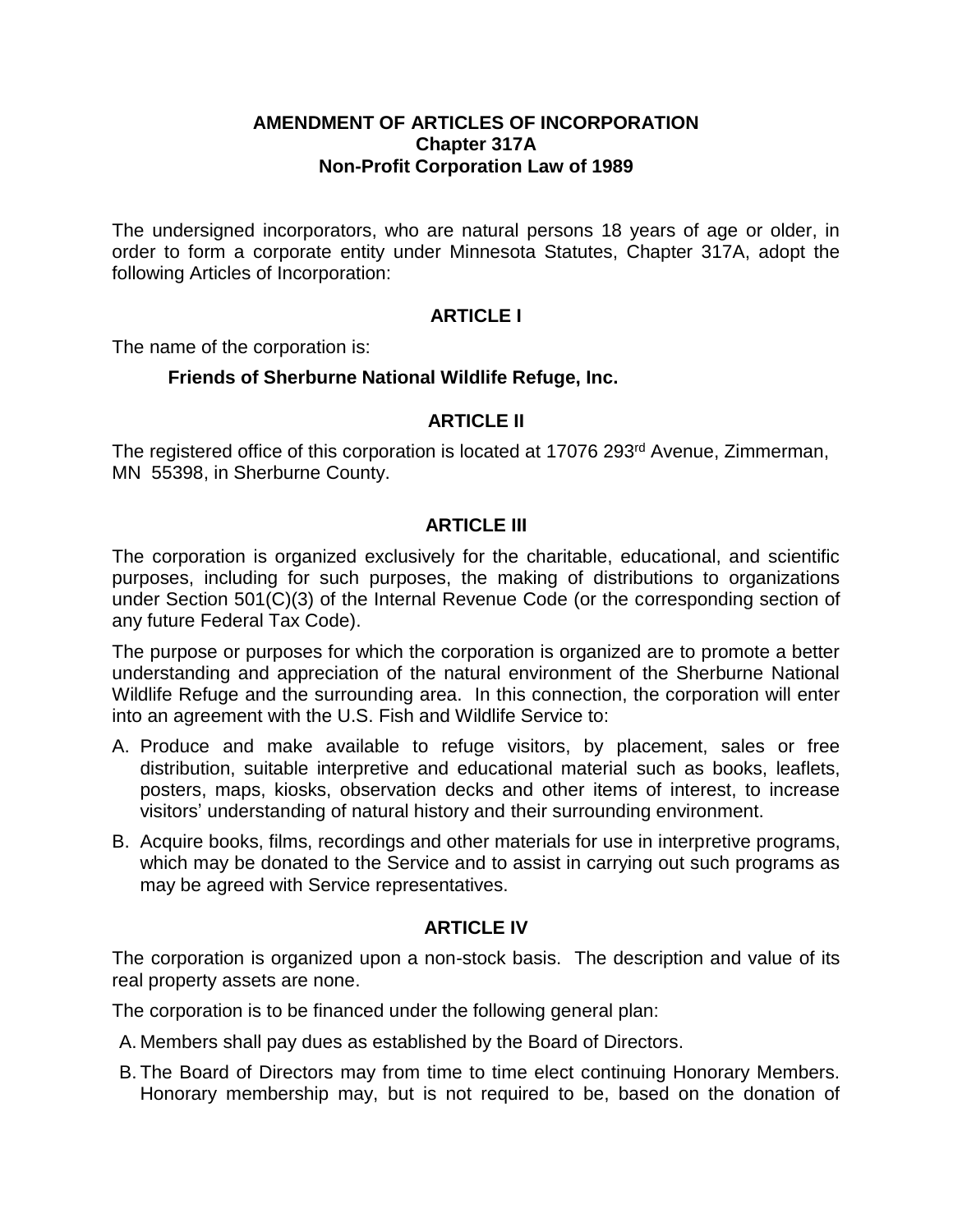#### Friends of Sherburne NWR Articles of Incorporation

additional sums or services to the Corporation. Honorary membership does not include special or any additional rights to vote, and is not a separate class of membership of the Corporation.

- C.The Corporation may seek donations from third parties.
- D.The Corporation may, but is not required to, participate in charitable gambling or other methods of seeking contributions.
- E. The Corporation may hold fundraisers and other events for the purpose of obtaining donations and funding.

# **ARTICLE V**

The Corporation shall be comprised of Members as set forth below:

- A. Any individual or organization approving of the objectives of the corporation and who is willing to assist the corporation in its activities shall be eligible for membership.
- B. There will be one class of membership.
- C. The membership year shall commence on January  $1<sup>st</sup>$ . Membership dues shall be set by the Board of Directors. Membership shall be effective on receipt of membership application and payment of dues.
- D. Only members in good standing shall be eligible to participate in business meetings, vote on corporate business, or serve in any of the corporation's elective or appointive positions. Members in default of dues payment for more than three (3) months shall be dropped from the rolls.
- E. Members shall be entitled to one (1) vote.

# **ARTICLE VI**

#### Board of Directors

The Board of Directors shall consist of at least seven elected members. At each annual meeting, directors shall be elected to serve terms of three years. Directors may be reelected. Designated representatives of the U.S. Fish and Wildlife Service may serve as ex-officio members of the Board without vote.

#### **ARTICLE VII**

#### Conduct of Corporate Affairs

There shall be no limit on the corporation indebtedness or liability other than as may be established by the Laws of the State of Minnesota for corporations not-for-profit. The corporation shall have the power to receive donations, engage for pay, renumeration, and revenue, in business transactions relevant to the purpose of its organization, provided that none of the income of the corporation shall be distributed to its members or any person as dividends or profits. Money received by the corporation, such as membership dues, grants, net income from sale of books and other items, etc., will be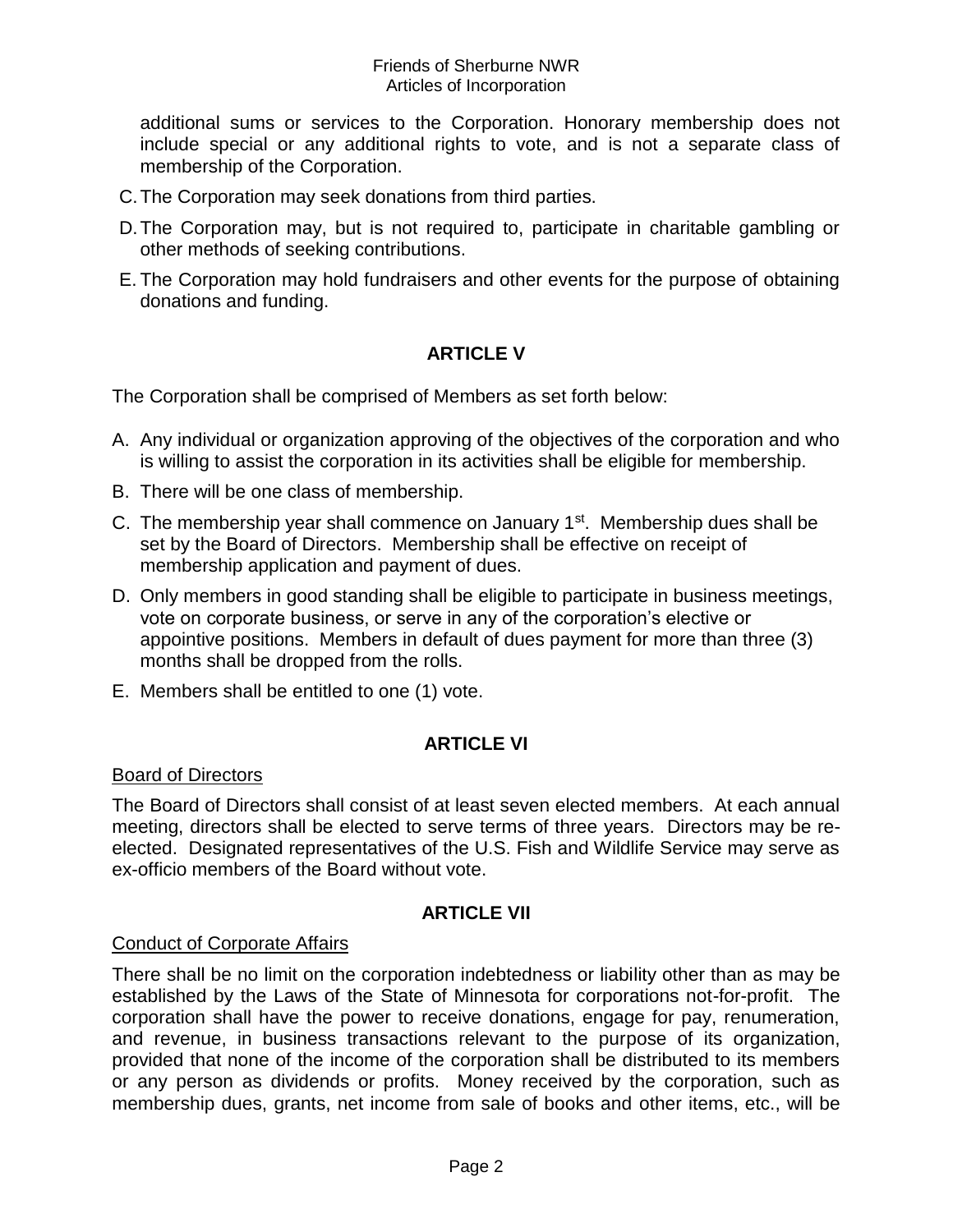used solely for the purposes outlined in Article III. The corporation shall not carry on any activity of propaganda or otherwise attempt to influence legislation or the election of any political candidate.

No part of the net earnings of the corporation shall inure to the benefit of, or be distributable to its members, trustees, directors, officers or other private persons, except that the corporation shall be authorized and empowered to pay reasonable compensation for services rendered and to make payments and distributions in furtherance of Section 501(C)(3) purposes.

### **ARTICLE VIII**

#### By-Laws

The By-Laws shall be adopted by a majority of the incorporators present and voting at a meeting of the corporation called for such purpose with the proposed By-Laws having been submitted to the incorporators at least seven (7) days prior to such meeting. Amendments to the By-Laws may be made by a majority vote of the members of the Board of Directors at any meeting of the Board of Directors, subject to the power of the members of the Corporation with voting rights to adopt, amend or repeal bylaws adopted, amended or repealed by the board as set forth in Minn. Stat. § 317A.181, Subd. 2..

## **ARTICLE IX**

### Amendments to the Articles of Incorporation

Amendments to the Articles of Incorporation may be made by a two-thirds vote of the members present at any meeting of the membership provided that written notice is submitted to the members at least thirty (30) days prior to such meeting and approved by a majority vote of the board of directors. If an amendment is proposed and approved by the members of the Corporation with voting rights, those members may demand a special board meeting within 60 days for consideration of the proposed amendment if a regular board meeting would not occur within 60 days.

### **ARTICLE X**

Upon the dissolution of this corporation, assets shall be distributed for one or more exempt purposes within the meaning of Section 501(C)(3) of the Internal Revenue Code, or corresponding section of any future Federal Tax Code, or shall be distributed to the Federal government or to a state or local government, for a public purpose.

Signed by:

Myma Kruger

Myrna Krueger, President, November 29, 2018